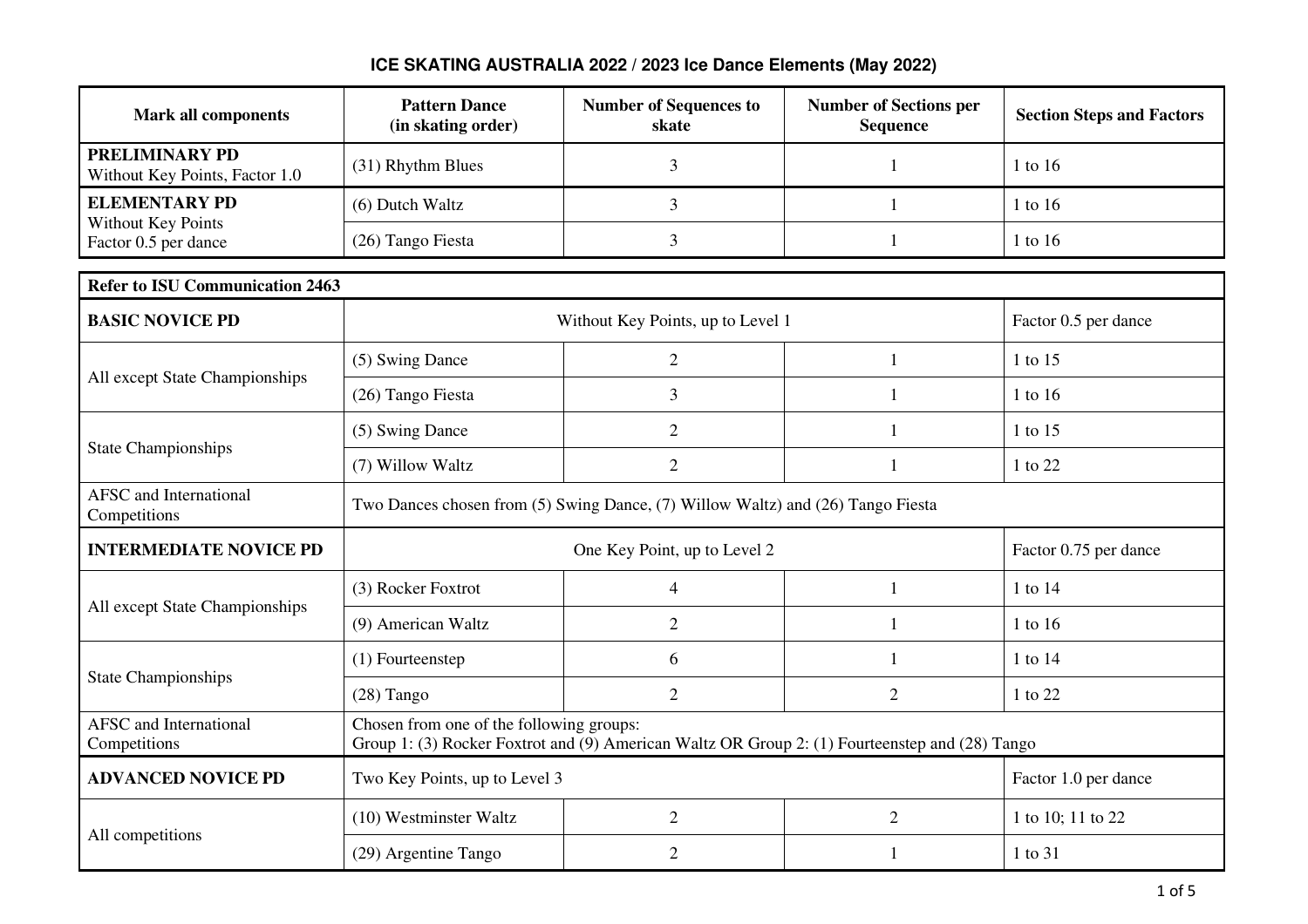| <b>RHYTHM DANCE</b><br>Refer to ISU Communication<br>2468 | <b>JUNIOR</b><br>2 minutes and 50 seconds $(+/-)$ 10 seconds                                                                                                                                                                                                                                                                                                                                                                                                                                                                                                                                                                                                                                                                                                                                                   | <b>SENIOR</b><br>2 minutes and 50 seconds $(+/-)$ 10 seconds                                                                                                                                                                                                                                   |  |
|-----------------------------------------------------------|----------------------------------------------------------------------------------------------------------------------------------------------------------------------------------------------------------------------------------------------------------------------------------------------------------------------------------------------------------------------------------------------------------------------------------------------------------------------------------------------------------------------------------------------------------------------------------------------------------------------------------------------------------------------------------------------------------------------------------------------------------------------------------------------------------------|------------------------------------------------------------------------------------------------------------------------------------------------------------------------------------------------------------------------------------------------------------------------------------------------|--|
| <b>PATTERN DANCE</b>                                      | Two (2) Sequences of the Argentine Tango (94 - 98 bpm) to be<br>skated one after the other.<br>1AT Steps 1 to $20 -$ Step # 1 skated on the judges' left side<br>2AT Steps 21 to 31 – Step #21 skated on the judges' right side<br>Sequences may be skated one after the other or separately<br>Variation Hold is permitted                                                                                                                                                                                                                                                                                                                                                                                                                                                                                    | • One (1) Pattern Dance Type Step Sequence (PSt), (Style D)<br>Refer to ISU Communication 2468 for full details<br>• One (1) Choreographic Rhythm Sequence<br>Refer to ISU Communication 2468 for full details<br>The Choreographic Rhythm Sequence is evaluated as a Choreographic<br>Element |  |
| <b>DANCE LIFT</b>                                         | Maximum one (1) Short Lift (up to 7 seconds)                                                                                                                                                                                                                                                                                                                                                                                                                                                                                                                                                                                                                                                                                                                                                                   |                                                                                                                                                                                                                                                                                                |  |
| <b>STEP SEQUENCE</b>                                      | One (1) Step Sequence in Hold or Not Touching or a Combination of both (Style B)<br><b>Specifications for Style B, Rhythm Dance:</b><br>Must be skated to a different Rhythm than the one chosen for the Pattern Dance Element (Junior & Senior) and Pattern Dance Type Step<br>Sequence (Senior).<br>Chosen pattern may ONLY be Midline or Diagonal<br>Retrogression - NOT permitted<br>Separations permitted, no more than 2 arm lengths<br>Loops NOT permitted<br>Hand in hand hold - NOT permitted with fully extended arms<br>Stops – up to one $(1)$ permitted for up to 5 seconds (this will count as one of the permitted stops)<br>The Step Sequence is evaluated as one unit by adding the Base Values of the Woman Step Sequence Level and the Man Step Sequence Level and<br>then applying the GOE |                                                                                                                                                                                                                                                                                                |  |
| <b>SEQUENTIAL TWIZZLES</b>                                | <b>One (1) Set of Sequential Twizzles</b><br>At least two twizzles for each partner and must not be in contact between Twizzles<br>Up to 1 step between Twizzles. (Each push and/or transfer of weight while on two feet between Twizzles is considered as a step)<br>Set of Sequential Twizzles is evaluated as one unit by adding the Base Values of the Woman Set of Twizzles and Man Set of Twizzles and then applying the GOE.                                                                                                                                                                                                                                                                                                                                                                            |                                                                                                                                                                                                                                                                                                |  |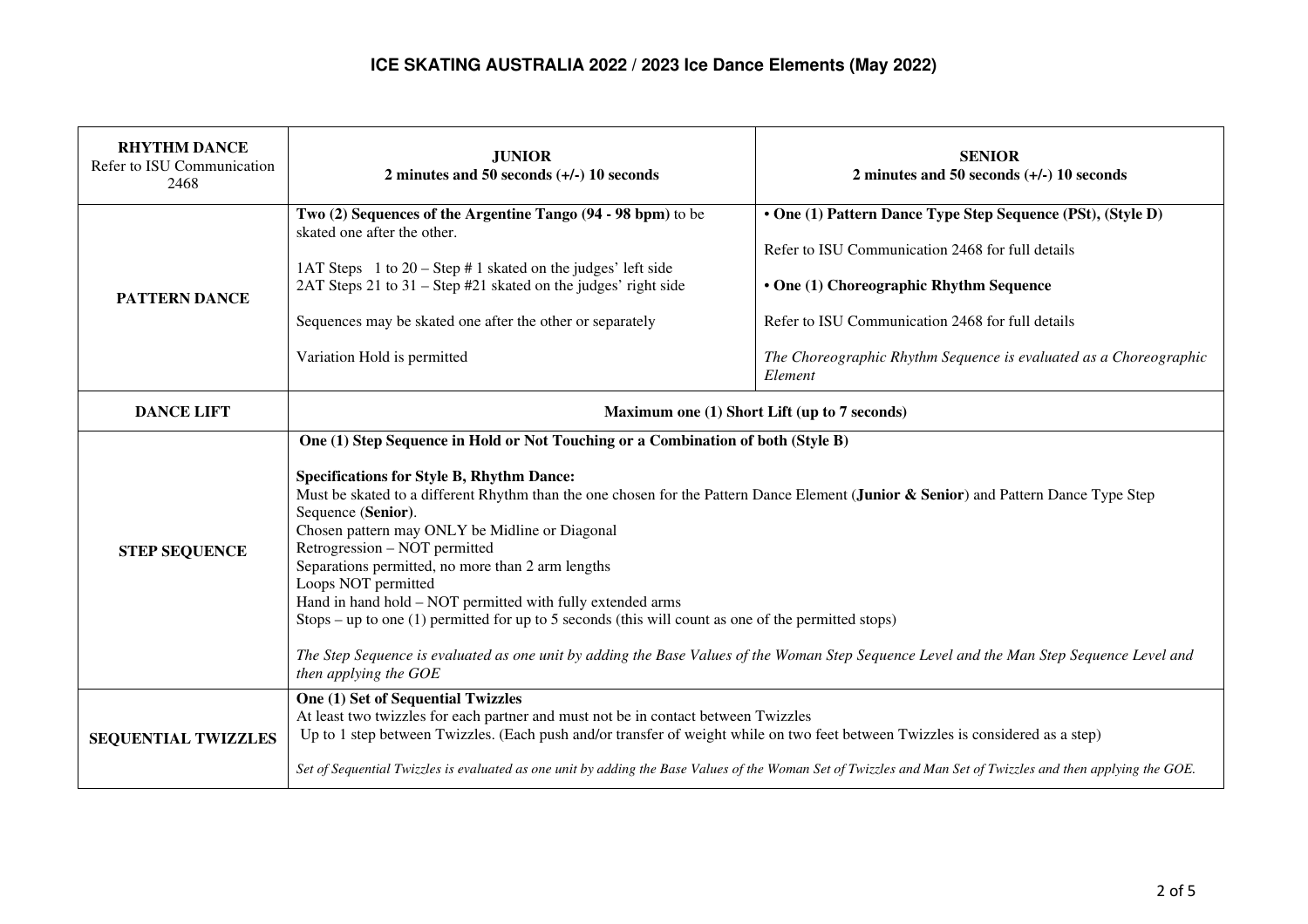| <b>PRELIMINARY FREE DANCE</b>                 | <b>DANCE SPINS</b>                                                | <b>TWIZZLES</b>                      | <b>CHOREOGRAPHIC ELEMENT</b>          |
|-----------------------------------------------|-------------------------------------------------------------------|--------------------------------------|---------------------------------------|
| <b>Mark all components</b><br>Factor 1.0 each | One $(1)$                                                         | One $(1)$                            | One (1) chosen from:                  |
| $1:30 + (-10)$ secs                           | A spin performed by the Couple                                    | One (1) set of Synchronized Twizzles | Choreographic Lift                    |
| NO vocal music                                | together in any hold. To be<br>performed on the spot around a     |                                      | Choreographic Spinning Movement       |
| <b>IJS</b> Level – Elementary                 | common axis on one foot or with                                   |                                      | Choreographic Twizzling Movement      |
| Max Level 1 to be called for features         | change(s) of foot by one or both<br>partners.                     |                                      | Choreographic Sliding Movement        |
| Fall deduction 0.5 per fall per skater        |                                                                   |                                      | Choreographic Character Step Sequence |
| Refer to ISA By-Law 410                       | Specifications for 2022-2023 Season<br>pending Congress decision. |                                      |                                       |

| <b>ELEMENTARY FREE DANCE</b>                  | <b>DANCE SPINS</b>                                                | <b>TWIZZLES</b>                      | <b>CHOREOGRAPHIC ELEMENT</b>                  |
|-----------------------------------------------|-------------------------------------------------------------------|--------------------------------------|-----------------------------------------------|
| <b>Mark all components</b><br>Factor 1.0 each | One $(1)$                                                         | One $(1)$                            | Two $(2)$                                     |
| $2:00 + 10$ secs                              | A spin performed by the Couple                                    | One (1) set of Synchronized Twizzles | One (1) of which must be a Choreographic Lift |
| NO vocal music                                | together in any hold. To be<br>performed on the spot around a     |                                      | plus one (1) additional chosen from:          |
| <b>IJS</b> Level – Elementary                 | common axis on one foot or with                                   |                                      | Choreographic Spinning Movement               |
| Max Level 1 to be called for features         | change(s) of foot by one or both<br>partners.                     |                                      | Choreographic Twizzling Movement              |
| Fall deduction 0.5 per fall per skater        |                                                                   |                                      | Choreographic Sliding Movement                |
| Refer to ISA By-Law 411                       | Specifications for 2022-2023 Season<br>pending Congress decision. |                                      | Choreographic Character Step Sequence         |

| <b>BASIC NOVICE FREE DANCE</b>                                                                    | <b>DANCE SPINS</b>                                                                                                                             | <b>TWIZZLES</b>                                                                                                                          | <b>CHOREOGRAPHIC ELEMENT</b>                                                                                                    |
|---------------------------------------------------------------------------------------------------|------------------------------------------------------------------------------------------------------------------------------------------------|------------------------------------------------------------------------------------------------------------------------------------------|---------------------------------------------------------------------------------------------------------------------------------|
| <b>Mark all components</b><br>Factor 1.0 each                                                     | One $(1)$                                                                                                                                      | One $(1)$                                                                                                                                | Two $(2)$                                                                                                                       |
| $2:00 + 10$ secs                                                                                  | A spin performed by the Couple                                                                                                                 | One (1) set of Sequential Twizzles                                                                                                       | One $(1)$ of which must be a Choreographic                                                                                      |
| Vocal music permitted<br><b>IJS</b> Level – Basic Novice<br>Max Level 1 to be called for features | together in any hold. To be performed<br>on the spot around a common axis on<br>one foot or with change(s) of foot by<br>one or both partners. | At least two Twizzles for each partner<br>and must not be in contact between<br>Twizzles.                                                | <b>Character Step Sequence plus one (1)</b><br>additional chosen from:<br>Choreographic Lift<br>Choreographic Spinning Movement |
| Fall deduction 0.5 per fall per skater<br>Refer to ISU Communication 2463                         | Specifications for 2022-2023 Season<br>pending Congress decision.                                                                              | Up to 1 step between Twizzles (each<br>push and/or transfer of weight while on<br>two feet between Twizzles is considered<br>as a step.) | Choreographic Twizzling Movement<br>Choreographic Sliding Movement                                                              |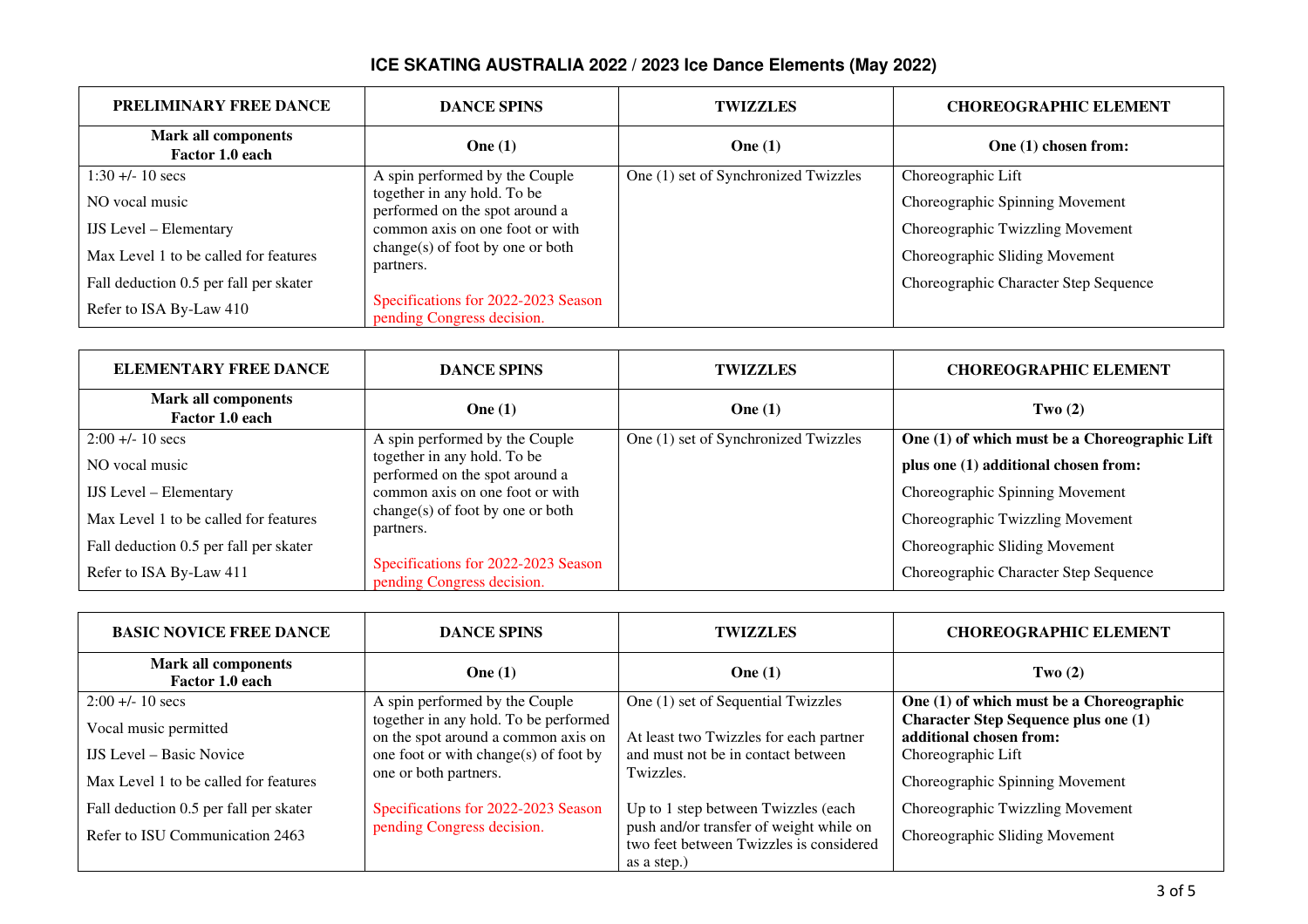| <b>INTERMEDIATE NOVICE</b><br><b>FREE DANCE</b> | <b>LIFTS</b>                       | <b>DANCE SPINS</b>                                             | <b>TWIZZLES</b>                                                                       | <b>CHOREOGRAPHIC ELEMENT</b>     |
|-------------------------------------------------|------------------------------------|----------------------------------------------------------------|---------------------------------------------------------------------------------------|----------------------------------|
| <b>Mark all components</b><br>Factor 1.0 each   | One $(1)$                          | One $(1)$                                                      | One $(1)$                                                                             | Two (2) different                |
| $2:30 + 10$ secs                                | No more than one (1) Short<br>Lift | A spin performed by the<br>Couple together in any hold.        | One (1) set of Sequential<br>Twizzles                                                 | Choreographic Lift               |
| Vocal music permitted                           |                                    | To be performed on the spot<br>around a common axis on         | At least two Twizzles for                                                             | Choreographic Spinning Movement  |
| <b>IJS</b> Level – Basic Novice                 |                                    | one foot or with change(s) of<br>foot by one or both partners. | each partner and must not be<br>in contact between Twizzles.                          | Choreographic Twizzling Movement |
| Max Level 2 to be called for features           |                                    |                                                                |                                                                                       | Choreographic Sliding Movement   |
| Fall deduction 0.5 per fall per skater          |                                    | Specifications for 2022-2023<br><b>Season pending Congress</b> | Up to 1 step between<br>Twizzles (each push and/or                                    | Choreographic Character Step     |
| Refer to ISU Communication 2463                 |                                    | decision.                                                      | transfer of weight while on<br>two feet between Twizzles is<br>considered as a step.) | Sequence                         |

| <b>ADVANCED NOVICE FREE</b><br><b>DANCE</b>     | <b>LIFTS</b>                                | <b>DANCE SPINS</b>                                                      | <b>STEP</b><br><b>SEQUENCES</b>               | <b>TWIZZLES</b>                                                                                                           | <b>CHOREOGRAPHIC ELEMENT</b>             |
|-------------------------------------------------|---------------------------------------------|-------------------------------------------------------------------------|-----------------------------------------------|---------------------------------------------------------------------------------------------------------------------------|------------------------------------------|
| <b>Mark all components</b><br><b>Factor 1.0</b> | One $(1)$                                   | One $(1)$                                                               | One $(1)$                                     | One $(1)$                                                                                                                 | Two (2) different                        |
| $3:00 + 10$ secs                                | No more than one $(1)$<br><b>Short Lift</b> | A spin performed by<br>the Couple together                              | Style B                                       | One $(1)$ set of<br><b>Sequential Twizzles</b>                                                                            | Choreographic Lift                       |
| Vocal music permitted                           |                                             | in any hold. To be<br>performed on the                                  | <b>Straight Line</b><br>(midline or diagonal) | At least two                                                                                                              | Choreographic Spinning Movement          |
| <b>IJS</b> Level – Advanced Novice              |                                             | spot around a<br>common axis on one                                     | in hold                                       | Twizzles for each<br>partner and must not                                                                                 | Choreographic Twizzling Movement         |
| Max Level 3 to be called for features           |                                             | foot or with<br>change $(s)$ of foot by                                 | <b>OR</b>                                     | be in contact<br>between Twizzles.                                                                                        | Choreographic Sliding Movement           |
| Fall deduction 0.5 per fall per skater          |                                             | one or both partners.                                                   | Curved (circular or<br>serpentine) in hold    | Up to 1 step between                                                                                                      | Choreographic Character Step<br>Sequence |
| Refer to ISU Communication 2463                 |                                             | Specifications for<br>2022-2023 Season<br>pending Congress<br>decision. |                                               | Twizzles (each push<br>and/or transfer of<br>weight while on two<br>feet between<br>Twizzles is<br>considered as a step.) |                                          |